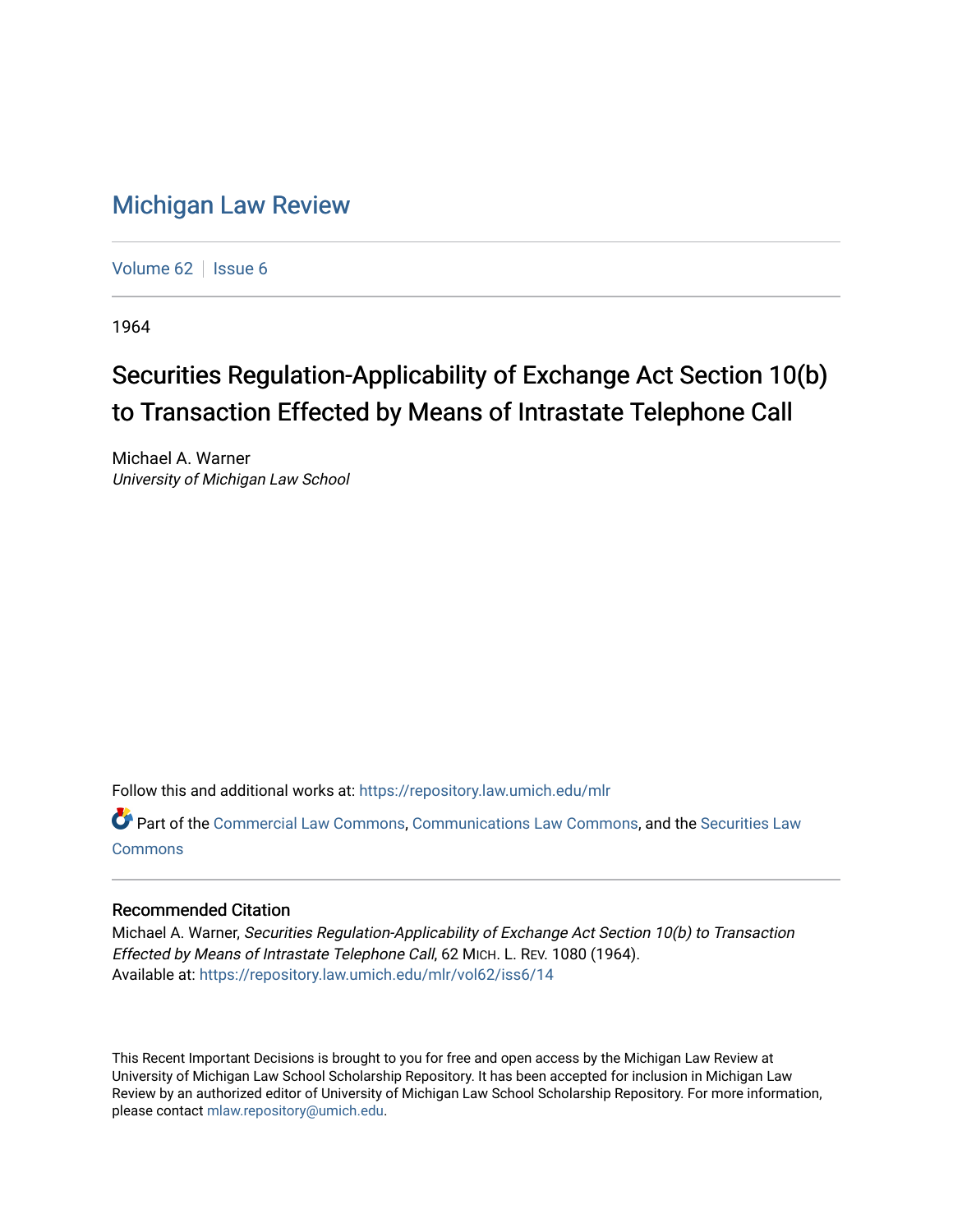SECURITIES REGULATION-APPLICABILITY OF EXCHANGE **ACT** SEC-TION 10(b) TO TRANSACTION **EFFECTED** BY MEANS OF INTRASTATE **TELEPHONE** CALL-Plaintiff alleged that he had been defrauded in a sale of securities to the defendant. Plaintiff attempted to invoke section 10(b) of the Securities Exchange Act of 1984, which prohibits various fraudulent practices in securities trading.<sup>1</sup> In order to state a cause of action under 10(b), it was necessary for plaintiff to allege that a means or instrumentality of interstate commerce had been used directly or indirectly in connection with the sale. The sale in this case had been effected through telephone conversations over wires located within the city of Philadelphia. However, the wires carrying the calls could be used for interstate as well as intrastate calls. On defendant's motion for summary judgment, *held,* motion granted. The character of the telephone as an instrumentality of commerce should be determined by the use to which it is put, and Congress did not intend to include the use of a telephone for an intrastate call within the phrase "use of any means or instrumentality of interstate commerce." *Rosen v. Albern Color Research, Inc.,* 218 F. Supp. 473 (E.D. Pa. **1963).** In a case decided within one week of the *Rosen* case, the opposite result was reached on similar facts, the court's theory being that a telephone is by nature an instrumentality of interstate commerce; thus any use of the telephone satisfies the requirements of section **10(b).2** *Nemitz v. Cunny,* 221 F. Supp. **571** (N.D. Ill. 1963).

The issue of whether the use of a telephone for an intrastate call comes within the wording of a federal statute has arisen in only one other situation. Under section **605** of the Federal Communications Act of 1934 (which prohibits the interception and publishing of the contents of any telephone communication),<sup>3</sup> evidence acquired by wire-tapping intrastate phone conversations is excluded from a federal prosecution.<sup>4</sup> The wiretap situation, however, is distinguishable from the principal cases. Since section **605** refers to "any communication," the language is easily read to cover intrastate communication. Furthermore, since the purpose of the Communications Act is specifically to regulate the actual use of interstate communication, section **605** should extend to intrastate phone calls in the interest of protecting interstate commerce; once a tap is on a wire, both interstate and intrastate calls are intercepted indiscriminately. No such problem of

*I* "It shall be unlawful for any person, directly or indirectly, by the use of any means or instrumentality of interstate commerce or of the mails, or of any facility of any national securities exchange . **.. (b)** To use or employ, in connection with the purchase or sale of any security registered on a national securities exchange or any security not so registered, any manipulative or deceptive device or contrivance in contravention of such rules and regulations as the Commission may prescribe as necessary or appropriate in the public interest or for the protection of investors." 48 Stat. **891** (1934), **15** U.S.C. § 78j(b) (1958) [hereinafter cited as Exchange Act].

2 The court also held that the statute, so interpreted, is constitutional.

3 48 Stat. 1103 (1934), 47 **U.S.C.** § **605** (1958).

**4** Weiss v. United States, **308 U.S. 321, 331 (1939).** It has also been established that criminal liability can arise from such an interception. Lipinski v. United States, **251 F.2d 53** (10th Cir. **1958).**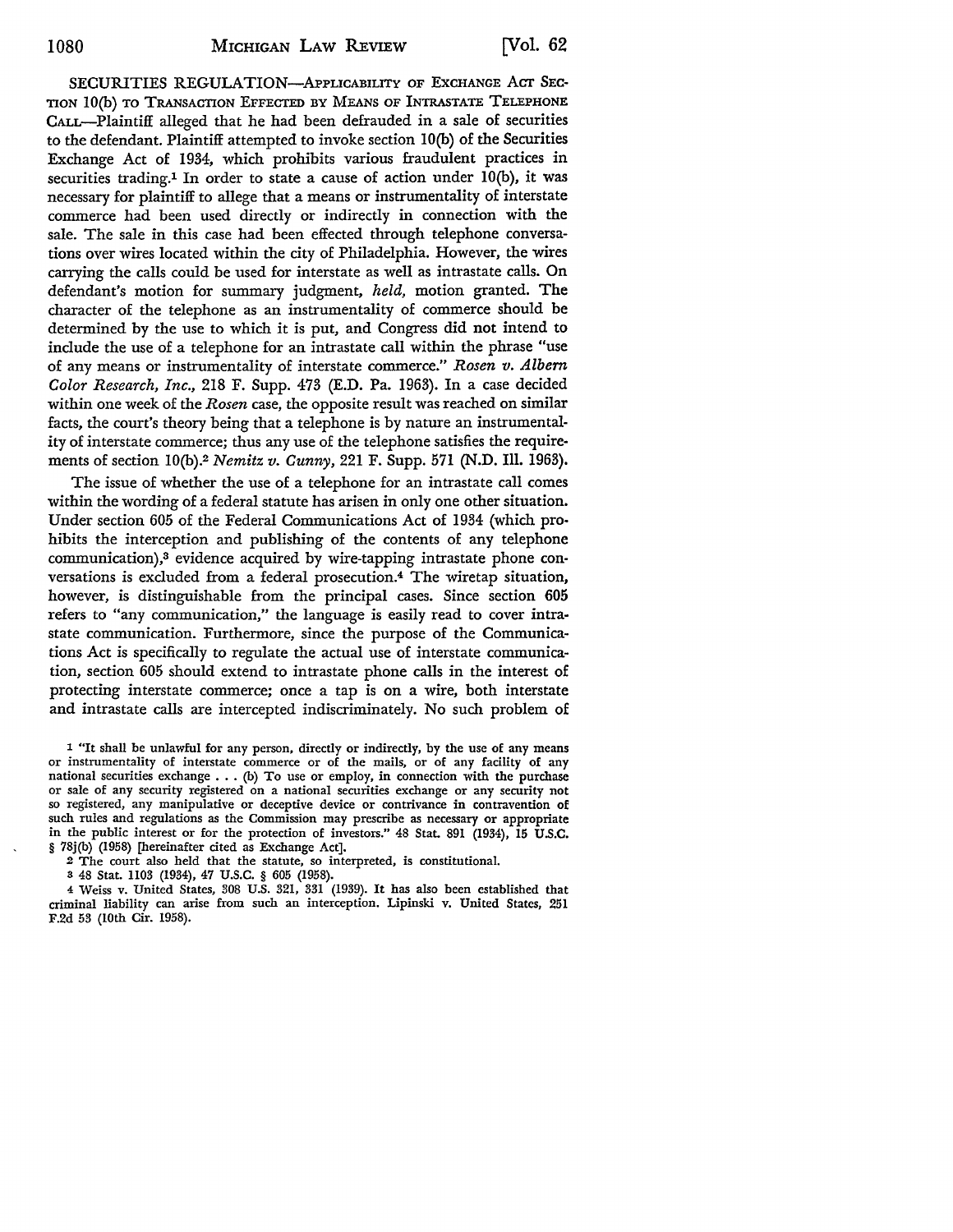discriminating between interstate and intrastate calls arises in relation to section 10(b) of the Exchange Act.

The Exchange Act was aimed at the control of securities trading and speculation in all forms, with the emphasis on compelling full disclosure of corporate and exchange affairs through various registration and reporting requirements.5 Section 10(b) seems to have been intended as a catchall provision.<sup>6</sup> The courts have therefore adopted a policy of interpreting the text of 10(b) "as far as the meaning of the words fairly permits" in order to fulfill the "dominating general purpose" of the act.7

In line with this policy of judicial expansion, the courts have inferred a civil action in section 10(b), despite the absence of express authorization in the statute.8 Section 10(b) has not been limited by the boundaries of common-law fraud, but a higher duty of disclosure has been demanded.9 Recently, the requirement of privity between the parties has been relaxed,<sup>10</sup> and a cause of action in favor of a corporation has been inferred.<sup>11</sup> The courts have required only a slight connection between the fraud and the telephone call, with no requirement that the misrepresentation be made in the telephone conversation itself.12 Finally, isolated, face-to-face transactions outside the organized securities market have been held covered, provided the interstate commerce requirements were met.'3 The judicial history chronicled above dearly demonstrates a policy in favor of extensive regulation of securities frauds.14 Perhaps this policy will be controlling if the intent of Congress in using the phrase "instrumentality of interstate commerce" cannot be established. It would seem that Congress would have used language expressly covering all transactions which it could constitutionally regulate unless the words "instrumentality of interstate commerce"

**<sup>5</sup>**See Exchange Act § 2, 48 Stat. **881** (1934), **15 U.S.C.** § 78b (1958); H.R. REP. No. **1383, 73d** Cong., 2d Sess. (1934); *S.* REP. No. 792, **73d** Cong., 2d Sess. (1934).

**<sup>6</sup>**See Fratt v. Robinson, 203 F.2d 627, 631 (9th Cir. 1953).

**7** Matheson v. Armbrust, 284 F.2d 670, 674 (9th Cir. 1960), *cert. denied,* 365 U.S. 870 (1961).

*8 E.g.,* Fratt v. Robinson, 203 F.2d **627,** 631-33 (9th Cir. 1953).

**<sup>9</sup>**Berko v. SEC, **316** F.2d 137 (2d Cir. 1963); Speed v. Transamerica Corp., **99** F. Supp. **808 (D.** Del. 1951).

**10** Cochran v. Channing Corp., 211 F. Supp. **239 (S.D.N.Y. 1962).**

**<sup>11</sup>**Pettit v. American Stock Exch., 217 F. Supp. 21 **(S.D.N.Y. 1963).**

12 Matheson v. Armbrust, 284 F.2d 670 (9th Cir. 1960), *cert. denied,* **365** U.S. 870 **(1961). <sup>13</sup>**Matheson v. Armbrust, *supra* note 12. In this case a telephone call was made from Portland, Oregon, to Pasco, Washington, requesting that the plaintiff return to Portland to resume negotiations. The plaintiff did return, misrepresentations by the defendant were made at face-to-face meetings, and a sale of the entire capital stock of a corporation resulted.

**<sup>14</sup>**In general, the judicial extensions cited above have been looked upon with approval. See, e.g., Cary, Israels & Loss, *Recent Developments in Securities Regulation*, 63 COLUM. L. REV. 856 (1963). Similarly liberal construction may be found in other securities fraud legislation. *E.g.,* **SEC** v. Capital Gains Research Bureau, Inc., 375 U.S. 180 (1963) (Investment Advisers Act of 1940); United States v. Ross, 321 F.2d 61 (2d Cir. 1963) (Securities Act of 1933). *But see* Ruder, *Civil Liability Under Rule 10b-5: Judicial Revision of* Legislative Intent?, 57 Nw. U.L. REV. 627 (1963), arguing that the extension of 10(b) has been violative of congressional intent.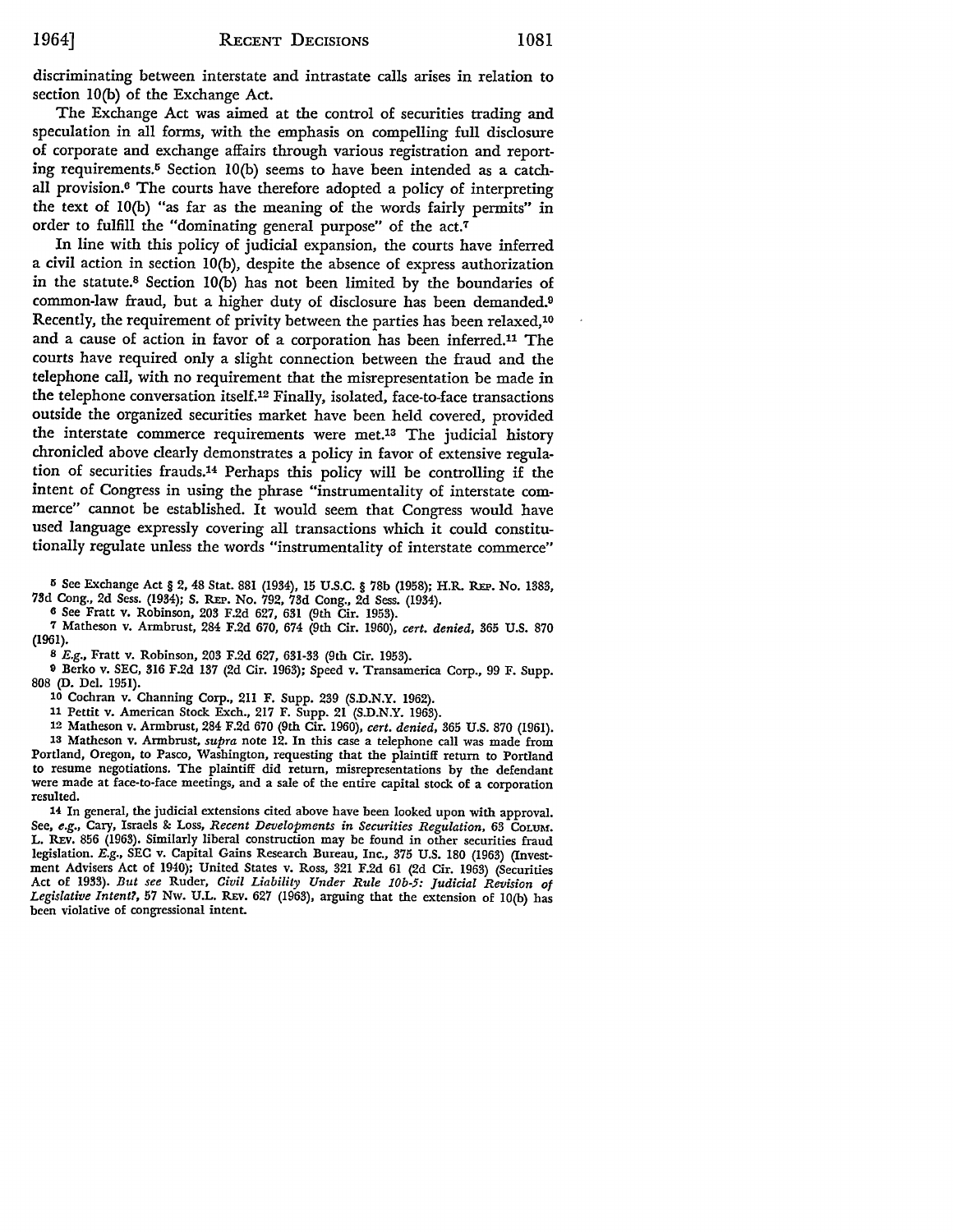were intended to place some limitation on federal power over securities fraud,15 but an examination of the legislative history of the Exchange Act gives no hint as to what Congress might have meant. Therefore, Congress must have been confident that the words "use of any means or instrumentality of interstate commerce" had an established meaning.

The *Nemitz* court cited a number of cases in which the telegraph or telephone was held an instrument of interstate commerce.<sup>16</sup> In all these decisions, however, the labeling of the telephone as an instrument of interstate commerce was based on or could have been based on a particular interstate transmission.<sup>17</sup> Moreover, these cases specifically stated that it is a message passing over state lines which constitutes the interstate commerce,<sup>18</sup> thus indicating that, in attaching the label "instrumentality of interstate commerce," these courts were thinking only in terms of interstate communication. The Federal Communications Act, enacted the same year as the Exchange Act, distinguishes between interstate and intrastate communication, expressly prohibiting any construction that would extend the provisions of the act to intrastate commerce.<sup>19</sup> Analogously, resolution of the question whether to treat a railroad locomotive as an instrumentality of interstate commerce has depended upon its use in commerce.<sup>20</sup>

Examination of analogous statutes further supports the conclusion that the use of a telephone for an intrastate call is not the use of an instrumentality of interstate commerce. Section 17(a), the general anti-fraud provision of the Securities Act of **1933,21** is very similar to section 10(b) of the Exchange Act. In fact, when section 10(b) was implemented by Rule lOb-5,<sup>22</sup> the Securities and Exchange Commission used language virtually identical to that of 17(a) in listing the specific acts henceforth to be prohibited under 10(b), and stated that Rule **lOb-5** was promulgated, *inter alia,* to dose a loophole in 17(a) by making applicable to the purchaser of securities the same anti-fraud provisions which Congress had imposed on the seller of

**<sup>15</sup>**The use of this language also indicates that Congress did not intend that the reach of 10(b) be as broad as the scope of Congress' constitutional power to regulate interstate commerce. If X, standing on one side of a state line, sells a security to *Y,* standing on the other side of the line, this would be a transaction in interstate commerce within Congress' constitutional power; however, it would not be a transaction effected **by** the use of the mails, a national securities exchange, or an instrumentality of interstate commerce so as to make 10(b) applicable.

**16 E.g.,** Fratt v. Robinson, **203 F.2d 627, 631** (9th Cir. **1953)** (action under **10(b)** in which a telephone call was made across state lines); Western Union Tel. Co. v. James, **162 U.S. 650 (1896)** (the leading case holding that the telegraph is an instrument of interstate commerce subject to federal authority).

**<sup>17</sup>***Ibid.*

**18** Western Union Tel. Co. v. Lenroot, 323 U.S. 490, **502** (1944); Western Union Tel. Co. v. James, *supra* note 16.

**19** Federal Communications Act § 2, 48 Stat. 1064 (1934), 47 U.S.C. § **152** (1958).

**20** Minneapolis **&** St. L.R.R. v. Winters, 242 U.S. 353, **357** (1917); Conklin v. New York Cent. R.R., **238** N.Y. 570, 144 N.E. **895** (1924); Ruck v. Chicago M. & S.P.R.R., **153** Wis. 158, 140 N.W. 1074 (1913).

21 Securities Act of 1933, § 17(a), 48 Stat. 84, as amended, **15** U.S.C. § 77q(a) (1958). **22** 17 C.F.R. § 240.10b-5 (1949) (formerly denominated Rule X-101-5).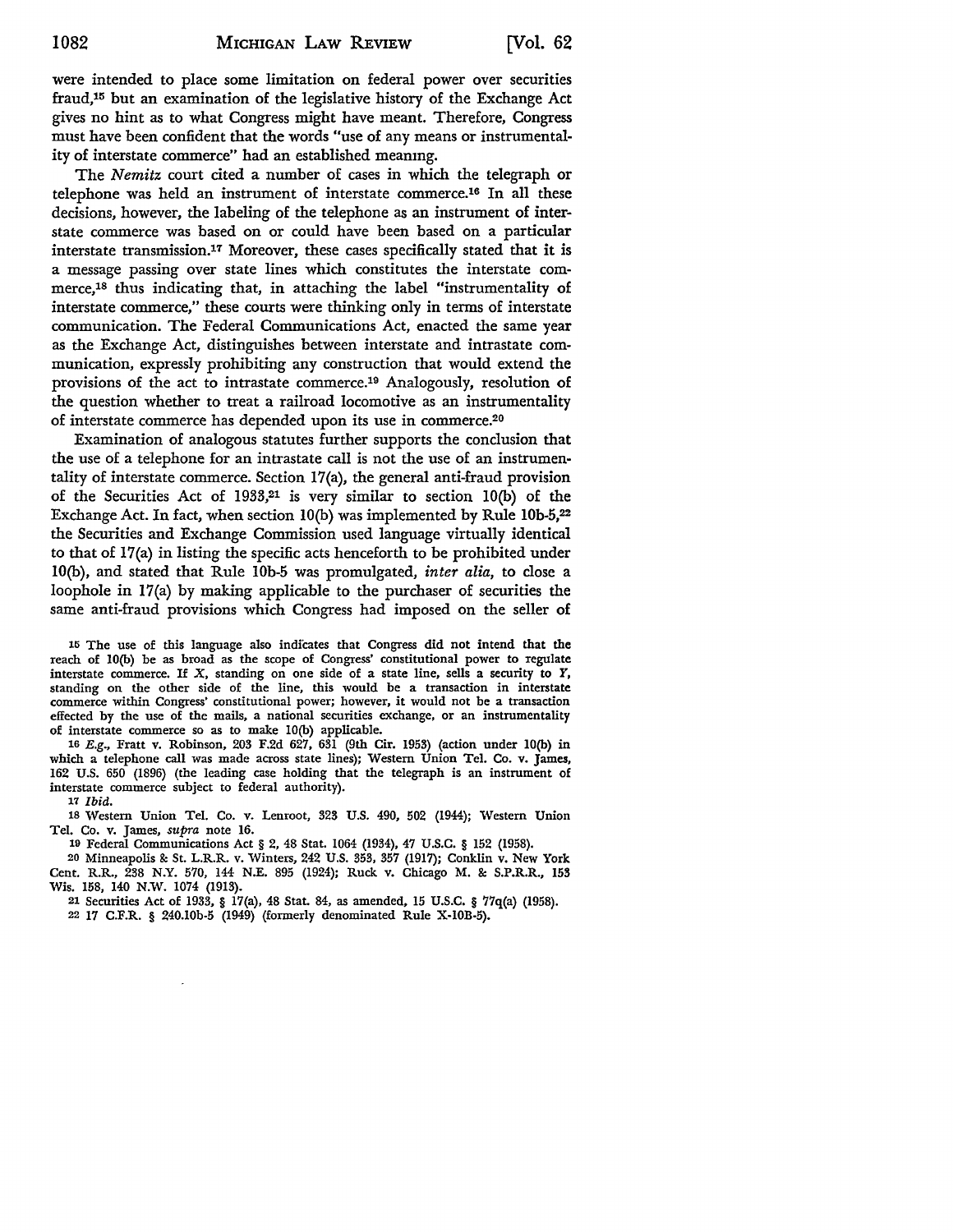securities through section  $17(a)$ .<sup>28</sup> The courts, too, have held that sections 17(a) and 10(b) should be construed *in pari materia*.<sup>24</sup> The only other difference between the two sections is that 17(a) prohibits fraud by the use of "instruments of **...** communication *in* interstate commerce," rather than by the use of an "instrumentality *of* interstate commerce," and thus requires an interstate communication before a cause of action may be stated. (Emphasis added.) Aside from a possible desire for conciseness, there is no explanation of why this substitution was made. It would seem, however, that, just as the SEC and the courts have looked upon 17(a) and 10(b) as part of the same statutory scheme, Congress intended that the two sections cover the same degree of commerce.

The history of the "wire fraud" act demonstrates a similar interchangeable use of "in" and "of" by Congress. As part of the 1952 amendments to the Federal Communications Act, Congress added to the federal Criminal Code the wire fraud provision, which prohibits fraud in general by "means of interstate wire,"<sup>25</sup> thus presenting the same ambiguity as section  $10(b)$ of the Exchange Act. Inadvertently, Congress had omitted the regulation of foreign communication from the 1952 act, and the statute was amended in 1956. However, in redrafting the statute, Congress without any explanation changed the language applicable to domestic communication to read: "by means of wire . . . *in* interstate commerce."<sup>26</sup> Furthermore, the House committee, in considering the 1956 amendment, seemed to assume that the 1952 act had applied solely to interstate communications.<sup>27</sup>

When one considers the many transactions which take place daily within a city such as Philadelphia or New York with which a telephone conversation is somehow connected, the significance of extending the language of section 10(b) to include transactions effected by means of an intrastate telephone call is apparent. If 10(b) is so extended, nothing but strictly face-to-face transactions would remain exempt. Aside from policy considerations, the cases and statutes which involve the term "instrumentality of interstate commerce" indicate that the *Rosen* court correctly held that Congress did not intend to include the use of a telephone for an intrastate call within the phrase "use of an instrumentality of interstate commerce." The *Nemitz* court, however, in holding that a cause of action does arise under section 10(b), recognized the prevailing policy in favor of extensive securities regulation. Seemingly, there will be considerable disagreement as to the conclusiveness of the *Rosen* court's showing of congres-

**23 SEC** Securities Exchange Act Release No. 3230, May 21, 1942.

**<sup>24</sup>**Northern Trust Co. v. Essaness Theatres Corp., 103 F. Supp. 954, 964 (N.D. Ill. 1952).

*<sup>26</sup>Ibid.* (Emphasis added.)

**27** "[T]his bill amends **. . . [§** 1343] which imposes penalties for schemes to defraud in interstate commerce through the use of wire, radio and television communication." H.R. **REP. No. 2385,** 84th Cong., **2d** Sess. **1 (1956).**

**<sup>25 18</sup> U.S.C.** § 1343 **(1958).**